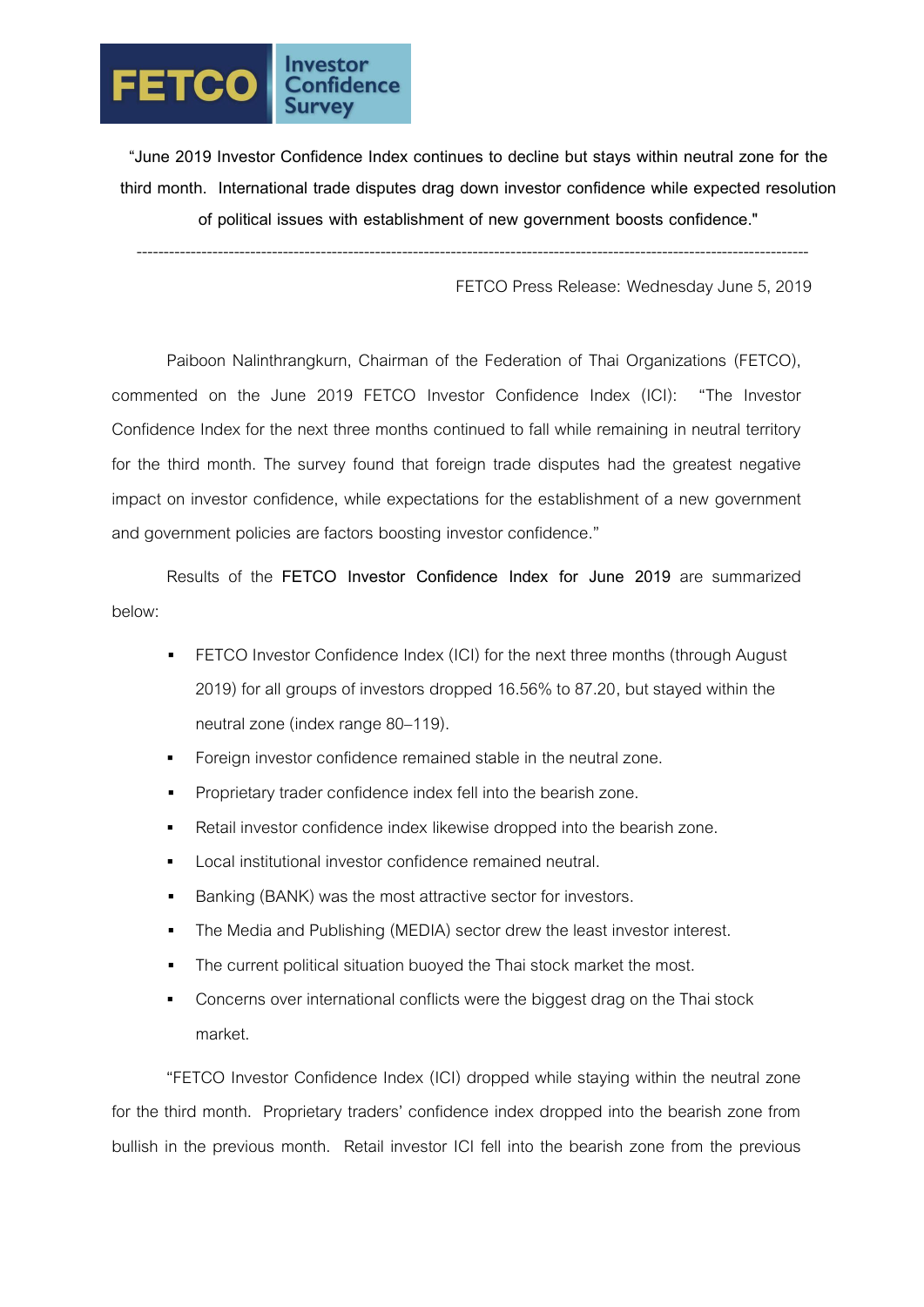## **FETCO**

month's neutral, while local institutional investors and foreign investors decreased slightly but remained neutral.

"During May, the Stock Exchange of Thailand (SET) Index gradually decreased from its highest level of 1682 points at the beginning of the month to its lowest level of 1604 in the middle of the month. The index then recovered and moved within the range of 1620–1630. Investment trends for the next three months show foreign factors continue to be the primary drag on investor confidence due to concerns over the protracted trade war between the United States and China and its likely expansion into the technology sector. In addition, investors have domestic concerns about the establishment of a new government which may delay consideration of the 2020 government budget. However, some investors see the political situation and the continuation of government policies after the election as the primary factors bolstering investor confidence, followed by international capital transfers. Global economic factors that warrant continued monitoring include: Progress in US-China trade disputes and China's economic policies to deal with the trade and technology wars; the direction of US interest rates; risks associated with and direction of BREXIT after the resignation of British Prime Minister Theresa May; changes to EU policy after the European Parliament elections; and policies of the new Thai government in stimulating the domestic economy and exports amid the global economic slowdown."

## **Interest Rate Expectation Index for June 2019**

"Results from the Interest Rate Expectation Index show that interest rates are not expected to change from 1.75%. Meanwhile, yields on 5-year government bonds and 10-year government bonds are seen as unlikely to change in the 12 weeks following the May 17, 2019 survey. These sentiments result from global economic trends and international trade conflicts."

 Ariya Tiranaprakij, Deputy Managing Director of the Thai Bond Market Association, commented on the Interest Rate Expectation Index for June 2019 with the following details:

 The Interest Rate Expectation Index for the next Bank of Thailand MPC meeting being held in June stands at 50, decreasing from the previous report but staying in the unchanged range.